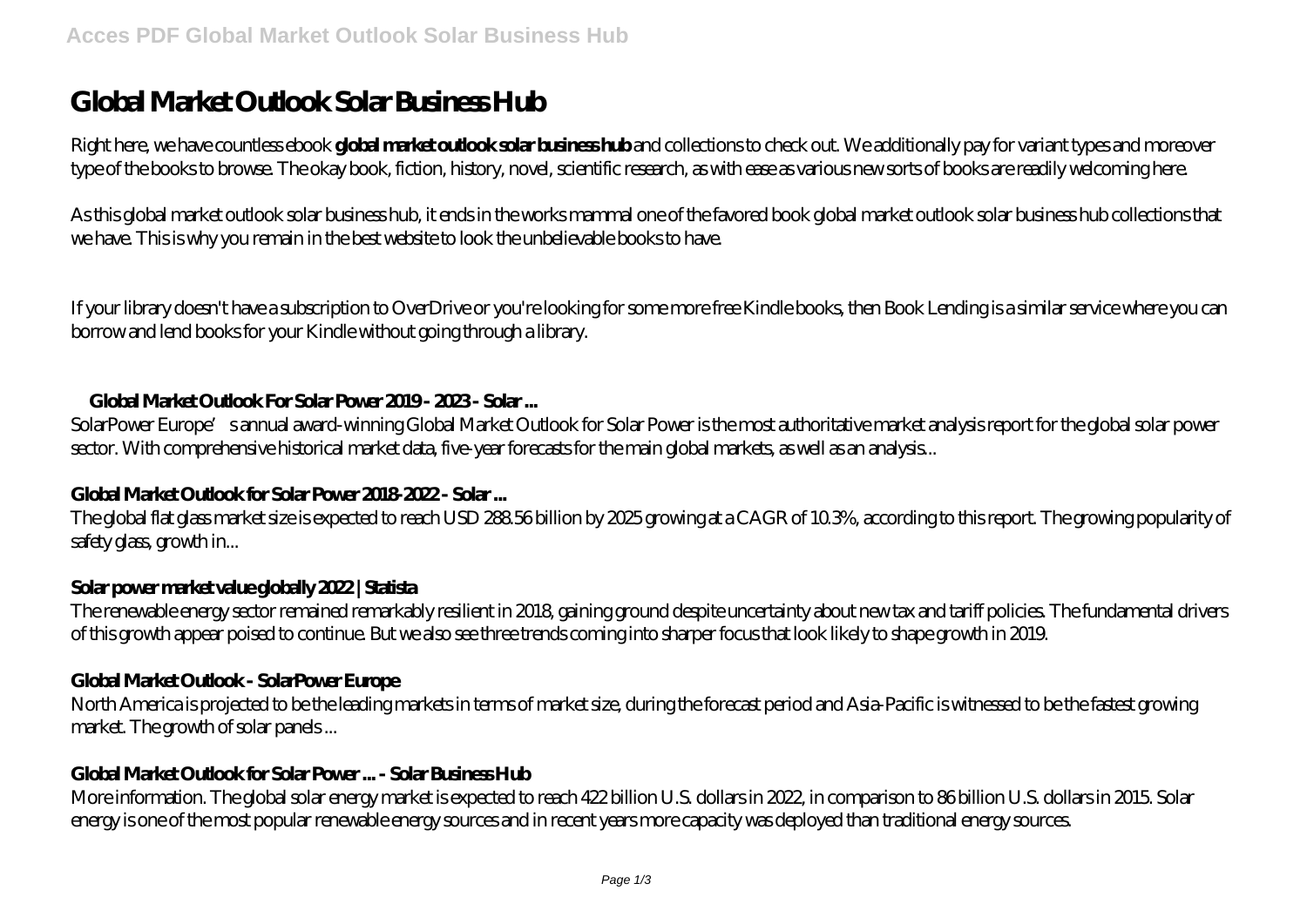## **Solar Panels - Global Market Outlook (2016 ... - Business Wire**

Released by SolarPower Europe, the new European Photovoltaic Industry Association (EPIA), the "Global Market Outlook for Solar Power 2015-2019" market report reveals that "the global solar sector has reached a cumulative capacity of 178 Gigawatt (GW) in 2014, multiplying the installed capacity by a factor of 100 in only 14 years of development.

# **Solar PV Module Market Trends - Global Industry Report 2024**

Jul 08, 2019 (The Expresswire via COMTEX) -- Hybrid Solar Wind Industry 2019 Global Market Research report 2019 covers a detailed study of the Hybrid Solar...

## **Solar Energy Market Outlook - 2026 - Allied Market Research**

Crystalline silicon based solar PV module market is projected to surpass 6% by 2024. Growing government measures toward adoption of solar technology in line with shifting focus on research and development (R&D) expenditure to improve efficiency will positively drive the product adoption in the coming years.

# **New Energy Outlook 2019 | Bloomberg New Energy Finance ...**

Goldman now expects a 40-percent drop in sales volumes in China, which accounts for half of the global market for solar modules and other equipment. ... Global Business and Financial News, Stock ...

# **Global Market Outlook Solar Business**

Global Market Outlook for Solar Power 2017-2021. 'Global Market Outlook for Solar Power 2017-2021' report confirms that 2016 was another record year for solar, with global annual solar additions growing by 50% with 76.6 GW installed. There is now a total worldwide solar power generation capacity of 306.5 GW.

# **Global Flat Glass Market Outlook to 2025 - Increase in ...**

August 13, 2017 / in Reports / by Solar Business Hub SolarPower Europe today launched the ' Global Market Outlook for Solar Power 2017-2021.' The report confirms that 2016 was another record year for solar, with global annual solar additions growing by 50% with 76.6 GW installed.

# **10 Trends That Will Shape the Global Solar Market in 2018 ...**

EU Market Outlook for Solar 2019-2023 2019 was the strongest growth year for solar in Europe since 2010, with more new solar capacity added this year than any other power generation technology. Increasing by more than 100% over the past year, solar growth in the European Union has outpaced many of the leading solar regions worldwide.

# **Global Market Outlook for Solar Power ... - Solar Business Hub**

The global solar PV inverter market was worth US\$ 6.7 Billion in 2018. Looking forward, the global solar PV inverter market value is projected to exceed US\$ 9.1 Billion by 2024, exhibiting a CAGR...